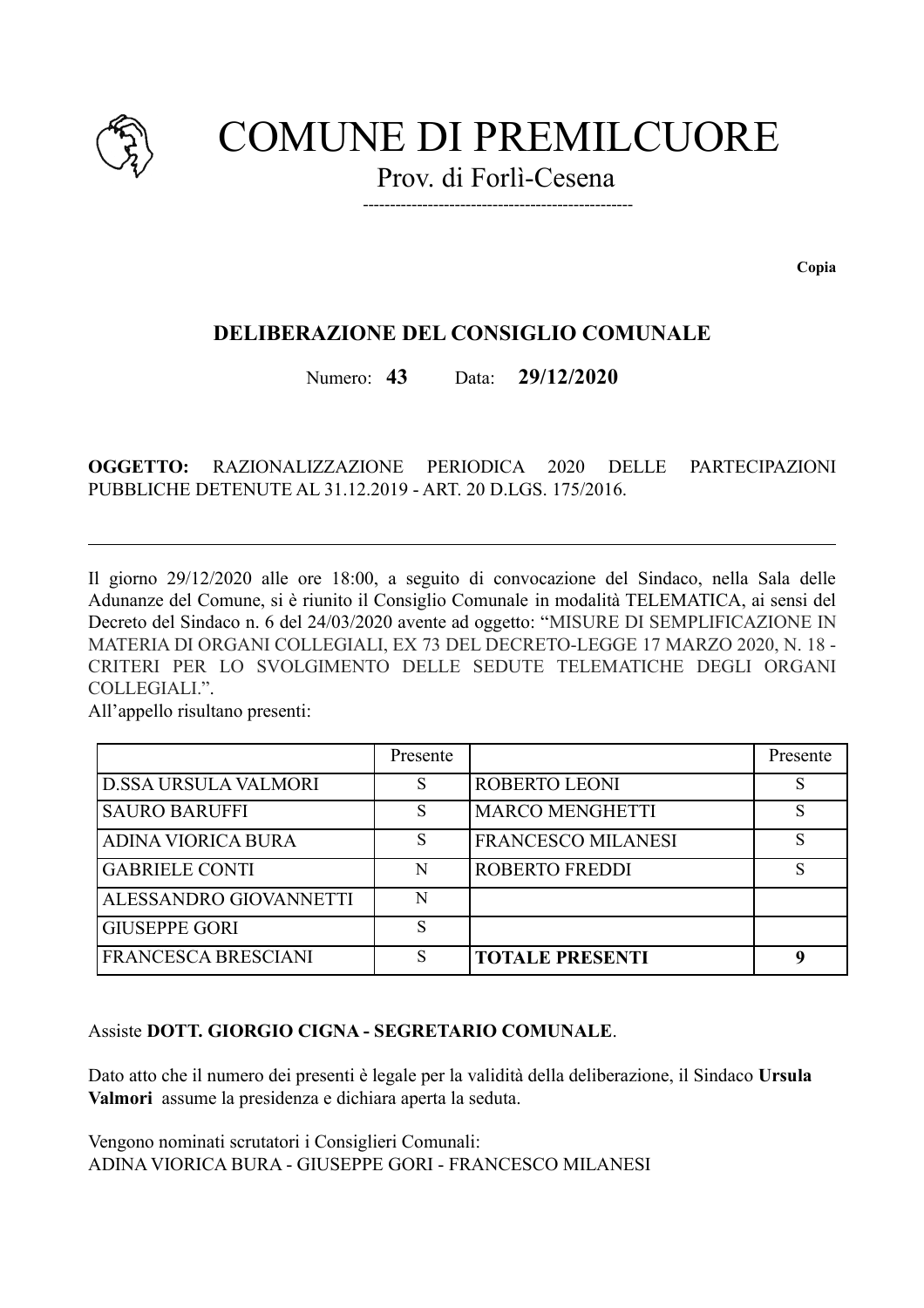Il Consiglio prende in esame l'oggetto sopraindicato.

-<br>-----------------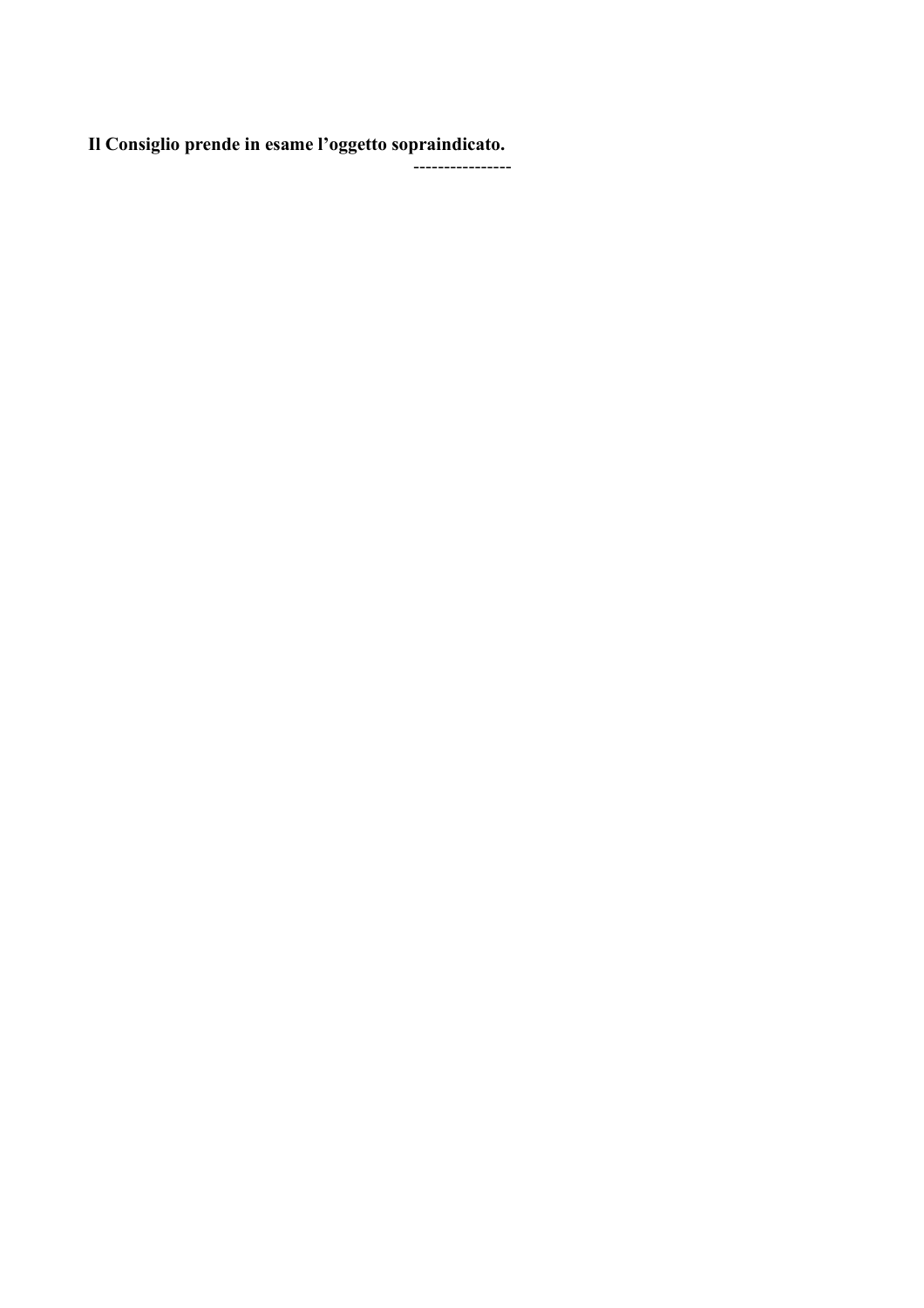## OGGETTO: RAZIONALIZZAZIONE PERIODICA 2020 DELLE PARTECIPAZIONI PUBBLICHE DETENUTE AL 31.12.2019 - ART. 20 D.LGS. 175/2016.

## ALLE ORE 18.18 ENTRA IN AULA IL CONSIGLIERE ROBERTO FREDDI.

## SONO PRESENTI IN AULA N. 10 CONSIGLIERI COMUNALI.

## **IL CONSIGLIO COMUNALE**

CONSIDERATO quanto disposto dal D.Lgs. 19 agosto 2016 n. 175, emanato in attuazione dell'art. 18. legge 7 agosto 2015 n. 124, che costituisce il nuovo Testo unico in materia di Società a partecipazione Pubblica (T.U.S.P.);

RILEVATO che in applicazione dell'art. 20 T.U.S.P., le Amministrazioni Pubbliche effettuano annualmente, con proprio provvedimento, un'analisi dell'assetto complessivo delle società in cui detengono partecipazioni, dirette o indirette, predisponendo, un piano di riassetto per la loro razionalizzazione, fusione o soppressione, anche mediante messa in liquidazione o cessione. I piani di razionalizzazione, corredati di un'apposita relazione tecnica, con specifica indicazione di modalità e tempi di attuazione sono adottati ove ricorrano i seguenti presupposti:

- a) partecipazioni societarie che non rientrino in alcuna delle categorie di cui all'articolo 4  $T.U.S.P.$ :
- b) società che risultino prive di dipendenti o abbiano un numero di amministratori superiore a quello dei dipendenti;
- c) partecipazioni in società che svolgono attività analoghe o similari a quelle svolte da altre società partecipate o da enti pubblici strumentali;
- d) partecipazioni in società che, nel triennio precedente, abbiano conseguito un fatturato medio non superiore a un milione di euro:
- e) partecipazioni in società diverse da quelle costituite per la gestione di un servizio d'interesse generale che abbiano prodotto un risultato negativo per quattro dei cinque esercizi precedenti;
- f) necessità di contenimento dei costi di funzionamento;
- g) necessità di aggregazione di società aventi ad oggetto le attività consentite all'articolo 4  $T.U.S.P.$ :

RILEVATO ALTRESI che ai sensi del citato art. 20, T.U.S.P., in caso di adozione del piano di razionalizzazione, entro il 31 dicembre dell'anno successivo le pubbliche amministrazioni approvano una relazione sull'attuazione del piano, evidenziando i risultati conseguiti;

DATO ATTO che ai sensi del predetto T.U.S.P. (cfr. art.4, c.1) le Pubbliche Amministrazioni, ivi compresi i Comuni, non possono, direttamente o indirettamente, mantenere partecipazioni, anche di minoranza, in società aventi per oggetto attività di produzione di beni e servizi non strettamente necessarie per il perseguimento delle proprie finalità istituzionali;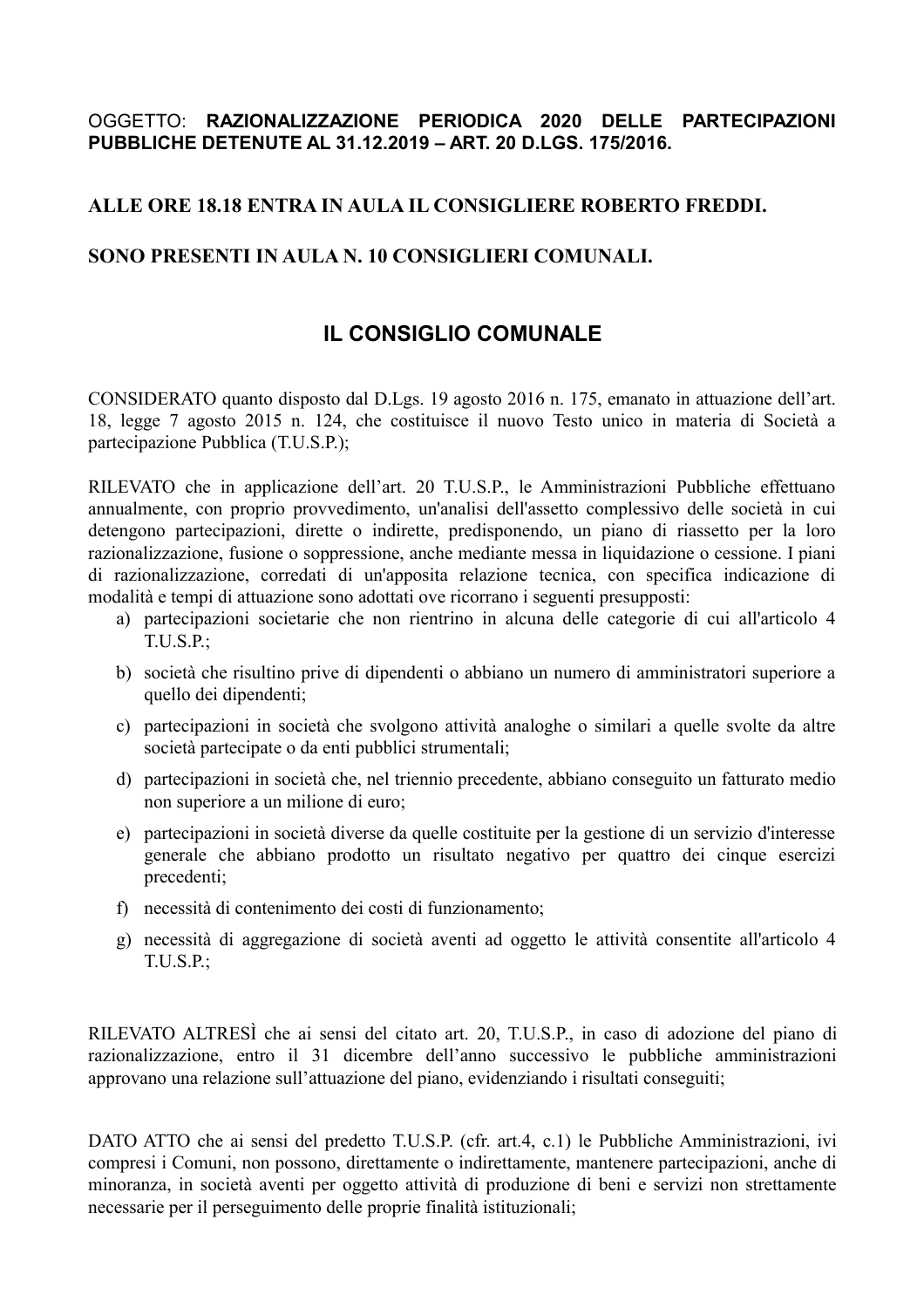ATTESO che il Comune, fermo restando quanto sopra indicato, può mantenere partecipazioni in società esclusivamente per lo svolgimento delle attività indicate dall'art. 4, c. 2, T.U.S.P.:

- a) produzione di un servizio di interesse generale, ivi inclusa la realizzazione e la gestione delle reti e degli impianti funzionali ai servizi medesimi;
- b) progettazione e realizzazione di un'opera pubblica sulla base di un accordo di programma fra amministrazioni pubbliche, ai sensi dell'articolo 193 del decreto legislativo n. 50 del 2016;
- c) realizzazione e gestione di un'opera pubblica ovvero organizzazione e gestione di un servizio d'interesse generale attraverso un contratto di partenariato di cui all'articolo 180 del decreto legislativo n. 50 del 2016, con un imprenditore selezionato con le modalità di cui all'articolo 17, commi 1 e 2;
- d) autoproduzione di beni o servizi strumentali all'ente o agli enti pubblici partecipanti, nel rispetto delle condizioni stabilite dalle direttive europee in materia di contratti pubblici e della relativa disciplina nazionale di recepimento;
- e) servizi di committenza, ivi incluse le attività di committenza ausiliarie, apprestati a supporto di enti senza scopo di lucro e di amministrazioni aggiudicatrici di cui all'articolo 3, comma 1, lettera a), del decreto legislativo n. 50 del 2016";

### TENUTO CONTO che

- con deliberazione consiliare n. 28 del 25.09.2017 è stata approvata la revisione straordinaria  $\bullet$ delle partecipazioni ex art. 24 D.Lgs. 19 agosto 2016 n. 175 e il relativo piano di razionalizzazione<sup>·</sup>
- con deliberazione di consiglio comunale n. 42 del 17.12.2018 è stata approvata la  $\bullet$ ricognizione di tutte le partecipazioni possedute dal Comune Premilcuore alla data del 31 dicembre 2017, come disposto dall'art. 20 D.Lgs. 175/2016;
- con deliberazione di consiglio comunale n. 58 del 23.12.2019 è stata approvata la  $\bullet$ ricognizione di tutte le partecipazioni possedute dal Comune Premilcuore alla data del 31 dicembre 2018, come disposto dall'art. 20 D.Lgs.175/2016;
- ai sensi del citato art. 20, T.U.S.P., in caso di adozione del piano di razionalizzazione, entro  $\bullet$ il 31 dicembre dell'anno successivo le pubbliche amministrazioni approvano una relazione sull'attuazione del piano, evidenziando i risultati conseguiti;

RITENUTO necessario, in attuazione alle disposizioni normative sopra richiamate, approvare:

- la verifica annuale delle "Partecipazioni Societarie del Comune di Premilcuore" allegato A)  $\bullet$ alla presente deliberazione per farne parte integrante e sostanziale, contenente l'analisi delle partecipazioni detenute al 31.12.2019;
- · le schede relative alla Razionalizzazione periodica delle partecipazioni ex art.20 D.Lgs.175/2016, allegato B) parte integrante e sostanziale al presente atto, predisposte utilizzando il modello allegato alla deliberazione n.22/SEZAUT/2018/INPR della Corte dei Conti Sezione delle Autonomie;

DATO ATTO che l'Ente alla data del 31/12/2019 detiene le seguenti partecipazioni: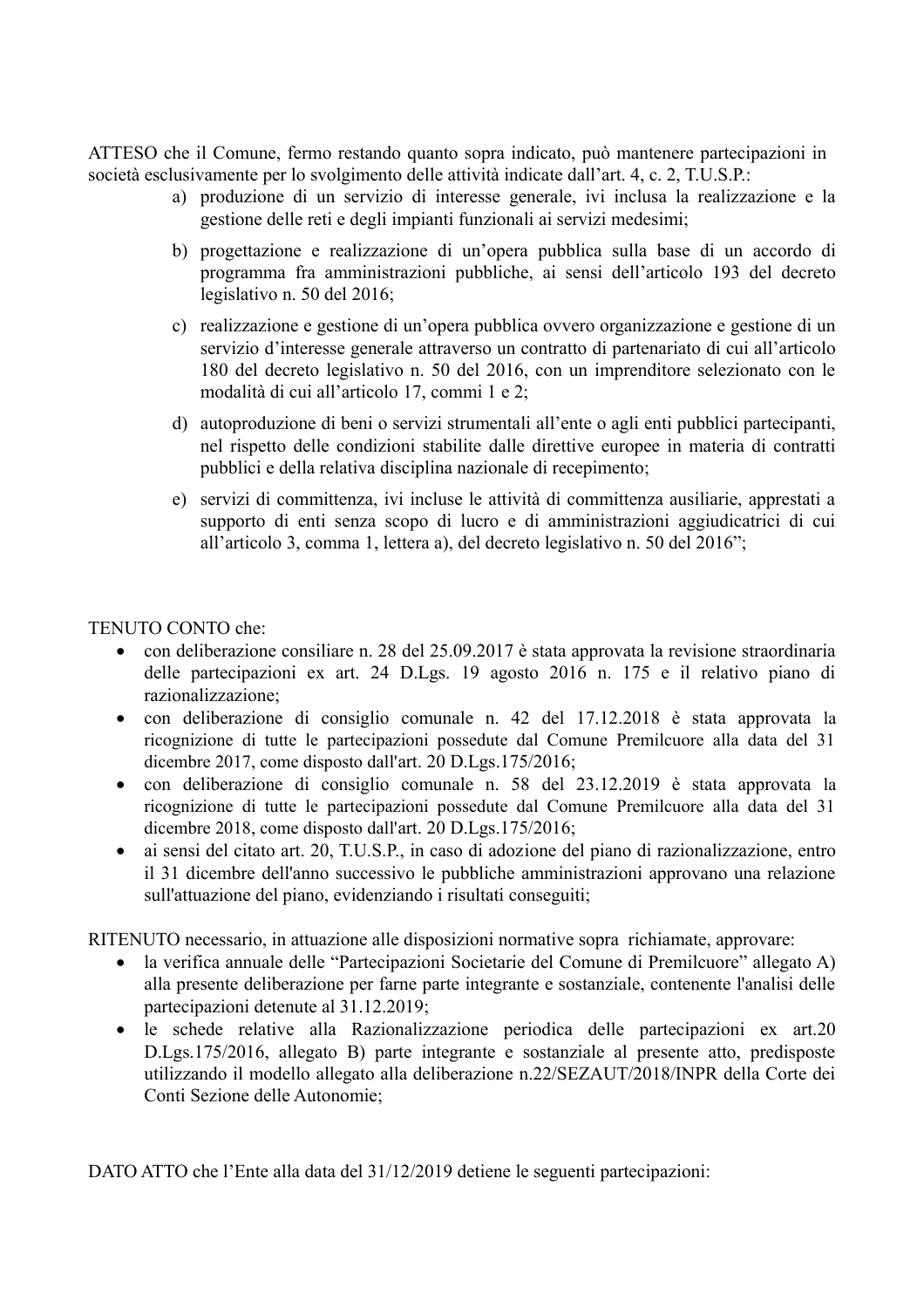| 1) società partecipate direttamente      |               |
|------------------------------------------|---------------|
| Società partecipate                      | $\frac{0}{0}$ |
| AMR S.R.L. cons.                         | 0,02000       |
| Hera S.p.A.                              | 0.01297       |
| Lepida S.c.p.A.                          | 0,00150       |
| Livia Tellus Romagna Holding S.p.A.      | 0,37230       |
| Romagna Acque Società delle Fonti S.p.A. | 0,00750       |
|                                          |               |

2) società partecipate da Livia tellus Romagna Holding S.p.A. (partecipazioni indirette):

| ALEA Ambiente S.p.A.<br>Fiera di Forlì S.p.A.<br>Forlifarma S.p.A.<br>FMI S.r.L.<br>Hera S.p.A.<br>Romagna Acque S.p.A.<br>SAPIR S.p.A.<br>Start Romagna S.p.A.<br>Techne Soc. Cons. a r.l.<br>Unica Reti S.p.A. | Società tramite | % LTRH  |
|------------------------------------------------------------------------------------------------------------------------------------------------------------------------------------------------------------------|-----------------|---------|
|                                                                                                                                                                                                                  |                 | 100     |
|                                                                                                                                                                                                                  |                 | 31,198  |
|                                                                                                                                                                                                                  |                 | 100     |
|                                                                                                                                                                                                                  |                 | 100     |
|                                                                                                                                                                                                                  |                 | 1,20559 |
|                                                                                                                                                                                                                  |                 | 16,068  |
|                                                                                                                                                                                                                  |                 | 0,1754  |
|                                                                                                                                                                                                                  |                 | 17,4487 |
|                                                                                                                                                                                                                  |                 | 50      |
|                                                                                                                                                                                                                  |                 | 51,4256 |

3) altre società partecipate indirettamente

|                | società tramite                       | % società tramite |
|----------------|---------------------------------------|-------------------|
| Plurima S.p.A. | Romagna Acque società delle fonti spa | 32,28             |

DATO ATTO altresì dei risultati conseguiti con l'attuazione del precedente piano di razionalizzazione delle partecipazioni detenute al 31.12.2018, ai sensi dell'art. 20 c.4 del T.U.S.P. come indicato nell'allegato A) si rileva quanto segue:

per Fiera di Forlì è in corso di attuazione il piano di ristrutturazione aziendale, e nel mese di  $\bullet$ maggio 2020 è stata attuata la trasformazione i società a responsabilità limitata;

VERIFICATO che, a seguito di analisi complessiva delle partecipazioni detenute al 31.12.2019, sussistono le motivazioni per procedere con gli interventi di razionalizzazione da attuare secondo le modalità e tempi definiti nel piano allegato, per le seguenti società :

Fiera di Forlì spa che presenta un risultato di esercizio negativo per 4 degli ultimi 5 anni  $\bullet$ precedenti, si conferma il mantenimento della partecipazione con l'attuazione di misure di contenimento dei costi di funzionamento tramite l'aggiornamento del piano di ristrutturazione aziendale pluriennale:

VERIFICATO altresì il mantenimento delle seguenti partecipazioni senza interventi di razionalizzazione per le ragioni espresse nei documenti allegati:

- Alea Ambiente SpA
- $\bullet$  AMR Srl cons.
- $\bullet$  FMI srl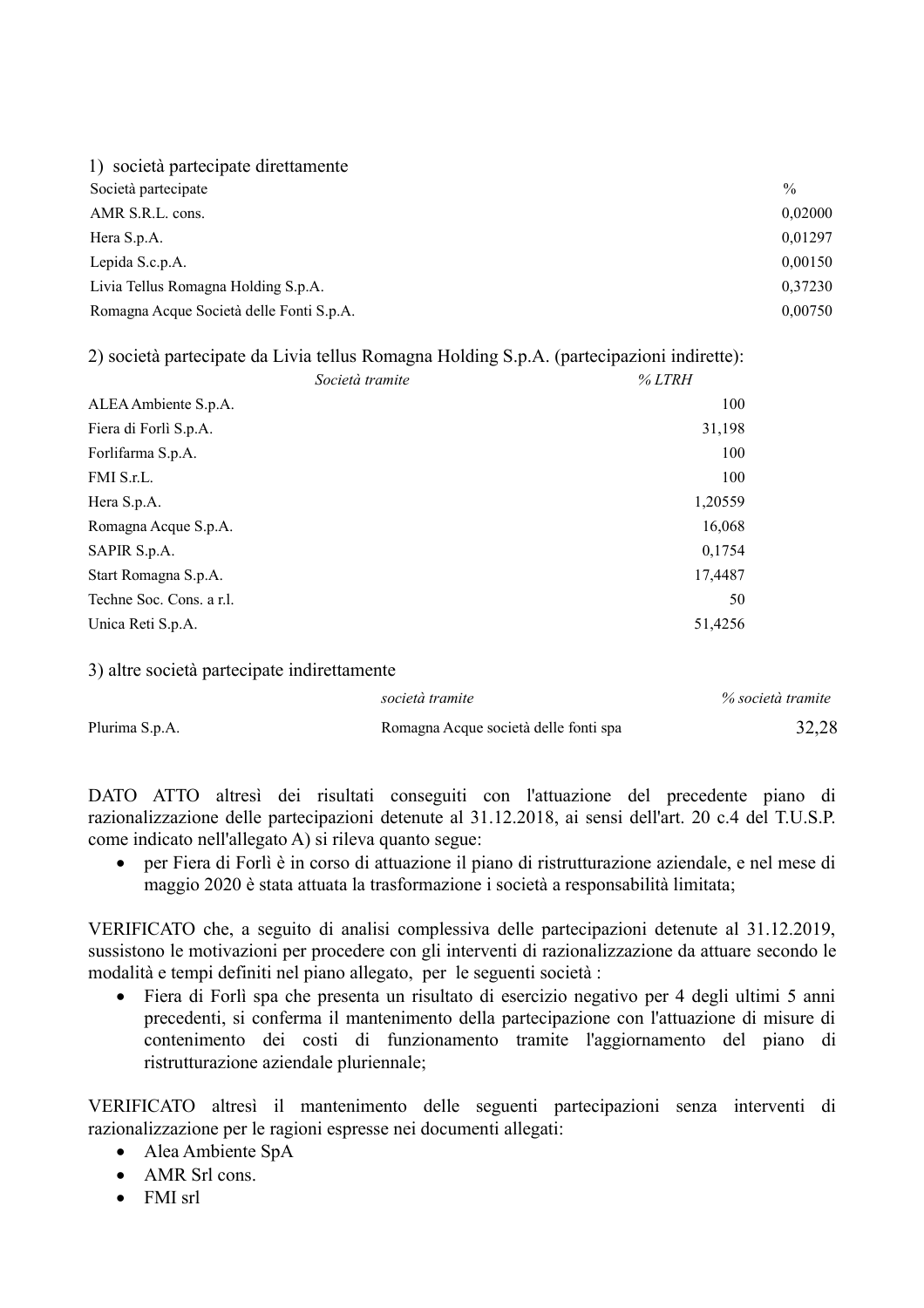- Forlifarma SpA
- Hera SpA
- Lepida Scpa
- Livia Tellus Romagna Holding SpA
- Romagna Acque SpA
- Sapir SpA
- Start Romagna SpA
- Techne Soc.Cons.p.a.
- Unica Reti SpA
- Plurima SpA

RICHIAMATO il precedente piano operativo di razionalizzazione già adottato ai sensi dell'art. 20 T.U.S.P. (deliberazione di consiglio comunale n. 58 del 23.12.2019), provvedimento del quale il presente atto ricognitivo costituisce aggiornamento ai sensi dell'art.20 comma 4 del T.U.S.P.:

RICHIAMATE altresi:

- la deliberazione consiliare n. 07 del 30/03/2020 con la quale è stato approvato il bilancio di previsione 2020-2022;
- la deliberazione della giunta comunale n. 17 del 30/03/2020 immediatamente eseguibile, ad oggetto "PIANO DELLE RISORSE FINANZIARIE (P.R.O.) 2020 - ASSEGNAZIONE RISORSE FINANZIARIE AI RESPONSABILI DEGLI UFFICI E DEI SERVIZI - ART. 107 DEL T.U.E.LL. ":

RITENUTO necessario, tutto quanto sopra considerato, di dover dare mandato alla Giunta Comunale, per le rispettive competenze, al fine di procedere nelle attività conseguenti alla presente deliberazione ed alla predisposizione dei provvedimenti attuativi del presente piano di razionalizzazione delle partecipazioni detenute dall'ente:

ACQUISITI i pareri favorevoli in ordine alla regolarità tecnica e contabile espressi dal Responsabile del Settore Amministrativo e dal Responsabile del Settore Economico - Finanziario ai sensi art. 49, comma 1, D.Lgs. n. 267/2000;

VISTO il parere espresso dal Revisore dei Conti, allegato al presente atto per formarne parte integrante e sostanziale, Allegato C);

## PRIMA DELLA VOTAZIONE, ALLE ORE 18.25, ESCE IL CONSIGLIERE **GABRIELE CONTI.**

## AL MOMENTO DELLA VOTAZIONE SONO PRESENTI IN AULA N. 9 **CONSIGLIERI COMUNALI.**

CON VOTI palesi espressi per alzata di mano: Consiglieri Presenti n. 9 Voti Favorevoli n. 9 Astenuti n. 0 Contrari n. 0;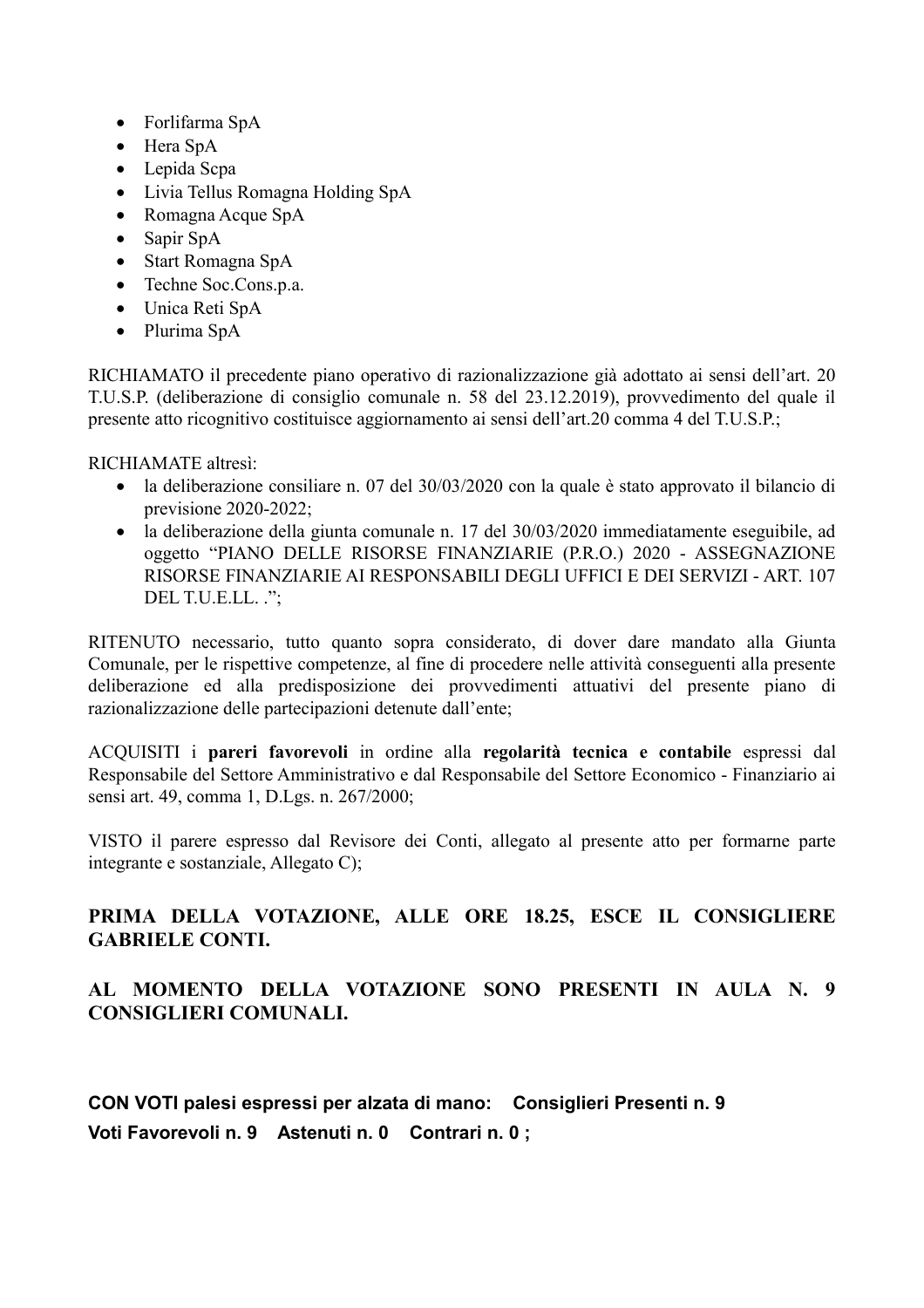# **DEI IRERA**

1 - di approvare la verifica annuale delle "Partecipazioni Societarie del Comune di Premilcuore" allegato A) alla presente deliberazione per farne parte integrante e sostanziale, contenente l'analisi delle partecipazioni detenute al 31.12.2019 e la relazione sull'attuazione del piano precedente ai sensi dell'art.20 c.4 T.U.S.P.;

2 - di approvare le schede relative alla Razionalizzazione periodica delle partecipazioni ex art.20 D.Lgs.175/2016, allegato B) parte integrante e sostanziale al presente atto, predisposte utilizzando il modello allegato alla deliberazione n.22/SEZAUT/2018/INPR della Corte dei Conti Sezione delle Autonomie:

3 - di dare atto che, per le ragioni espresse nei documenti allegati, le società partecipate dall'Ente, che resteranno nel portafoglio finanziario del Comune e non necessitano di interventi di razionalizzazione sono le seguenti:

- Alea Ambiente SpA
- AMR Srl cons.
- $\bullet$  FMI srl
- Forlifarma SpA
- Hera SpA
- Lepida Scpa
- Livia Tellus Romagna Holding SpA
- Romagna Acque SpA  $\bullet$
- $\bullet$ Sapir SpA
- Start Romagna SpA
- Techne Soc.Cons.p.a.
- Unica Reti SpA
- Plurima SpA

4 - di individuare specificatamente la seguente partecipazione da razionalizzare per le motivazioni e con i tempi e modi ivi indicati nella scheda della razionalizzazione periodica:

• Fiera di Forlì S.p.A.

5 - di demandare alla Giunta comunale il coordinamento operativo e la vigilanza sull'attuazione di quanto deliberato, fatte salve le competenze consiliari di controllo. A tal fine la Giunta comunale riferirà al Consiglio sull'attuazione di quanto oggetto della presente deliberazione;

6 - che la presente deliberazione sia trasmessa a tutte le società partecipate dal Comune:

7 - che i provvedimenti di cui alla presente deliberazione siano comunicati ai sensi dell'art. 17, D.L. n. 90/2014, e smi, con le modalità ex D.M. 25 gennaio 2015 e smi;

8 - che copia della presente deliberazione sia inviata alla competente Sezione regionale di controllo della Corte dei conti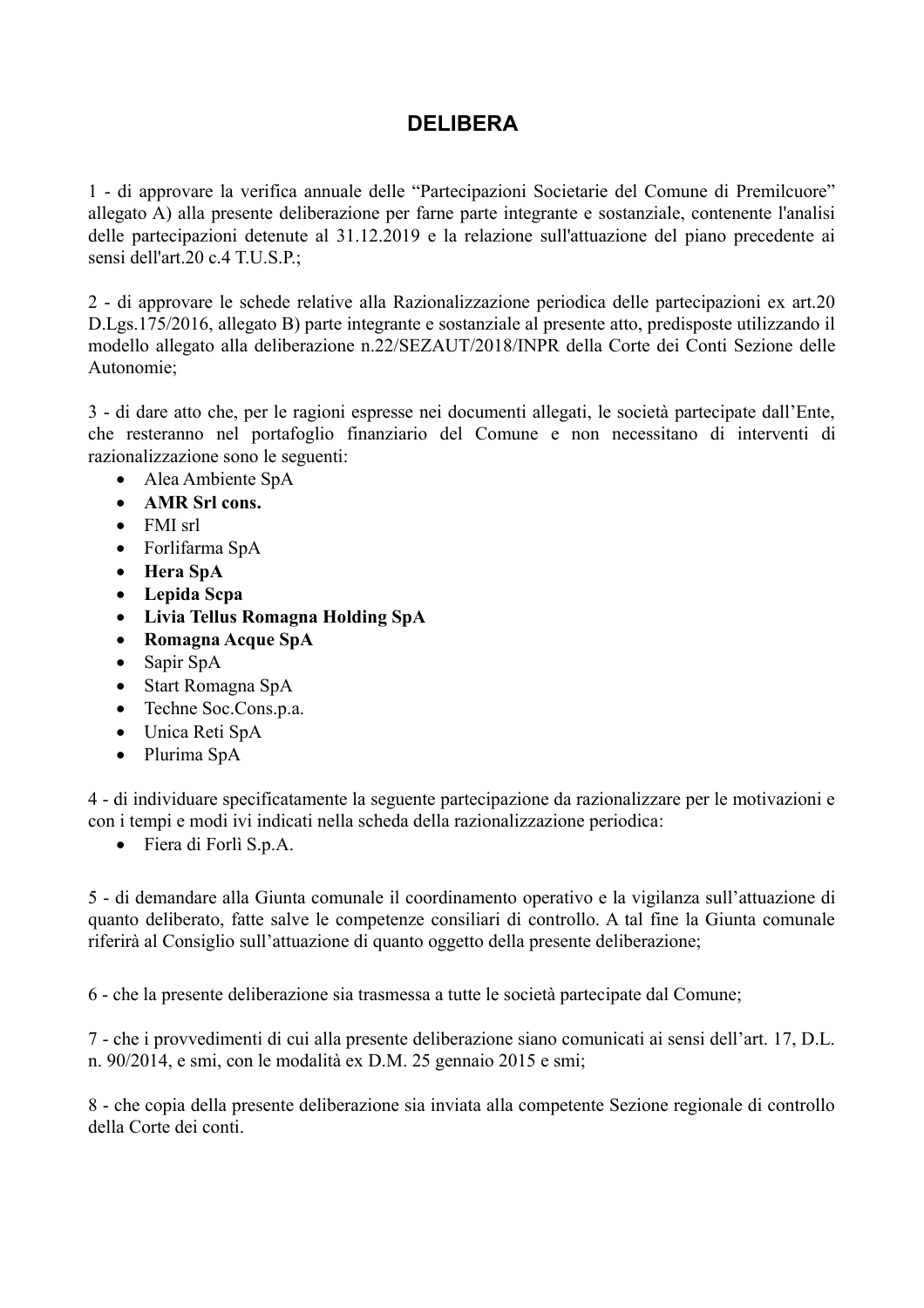INOLTRE, attesa l'urgenza, al fine di dare corso ai successivi adempimenti;

VISTO l'art. 134, 4<sup>°</sup> comma del Decreto Legislativo 18 agosto 2000, n. 267 che testualmente recita: "Nel caso di urgenza le deliberazioni del Consiglio e della Giunta possono essere dichiarate immediatamente eseguibili con il voto espresso dalla maggioranza dei componenti";

# CON VOTI palesi espressi per alzata di mano: Consiglieri Presenti n. 9 Voti Favorevoli n. 9 Astenuti n. 0 Contrari n. 0;

# **DELIBERA**

di dichiarare la presente deliberazione immediatamente eseguibile, ai sensi dell'art. 134, comma 4, del D.Lgs. 18 agosto 2000, n. 267.